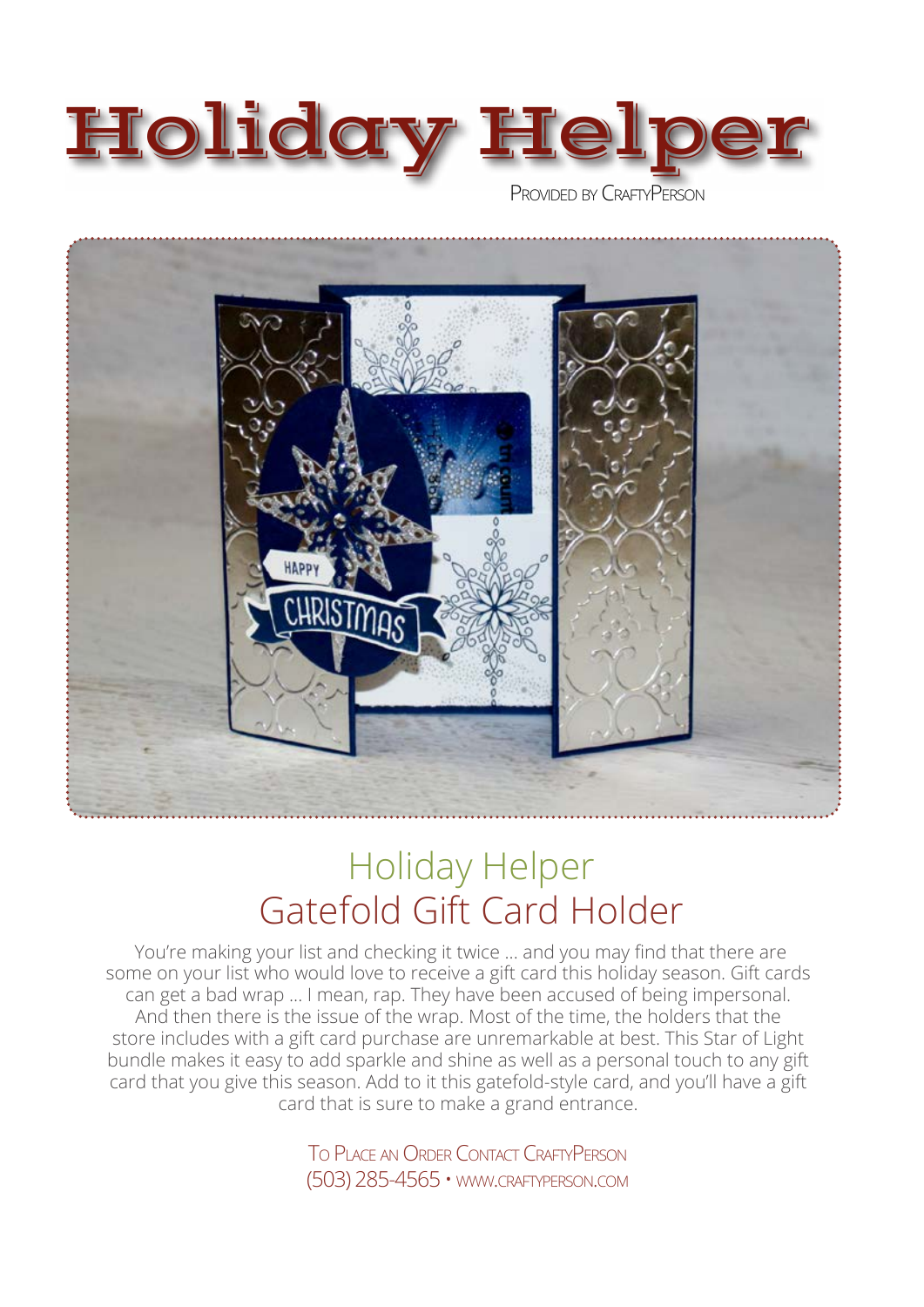**Holiday Helper 2016**: Gatefold Gift Card Holder www.www.ww

STEP1: Cut a piece of Night of Navy cardstock to **5-1/2" x 11"**. **Score at 2", 3-3/4", 7-1/4" and 9".** This is the base of your card.



STEP2: Cut two of the **Silver Foil Pieces to 5-3/8" x 1-7/8"**. Emboss using the **Holly embossing folder** and Big Shot.



STEP3: Adhere silver pieces to your Night of Navy card base. Set aside.

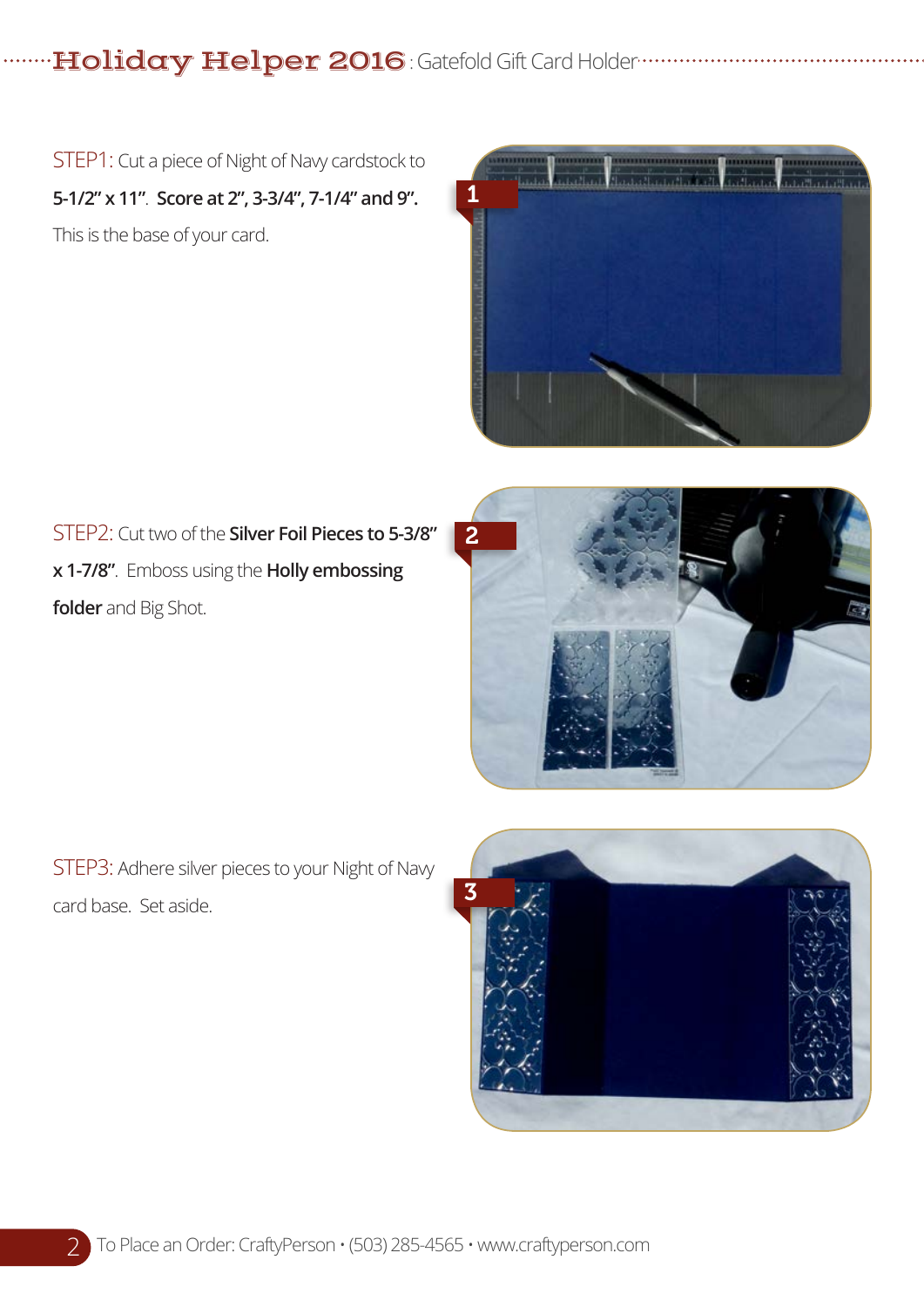## "Gatefold Gift Card Holder : Holiday Helper 2016

STEP4: Cut a piece of **Whisper White cardstock to 7-3/4" x 3-1/4"**, **scoring at 2-1/2"** along the "long" edge.



STEP5: On one side of Whisper White cardstock in the larger section (created by the scoreline), stamp the large star in Night of Navy and the large swirl in Smoky Slate.



STEP6: Turn over cardstock and stamp the star and swirl in the smaller section (created by the scoreline). You will fold this section up to the other side for the pocket. See Step 8.

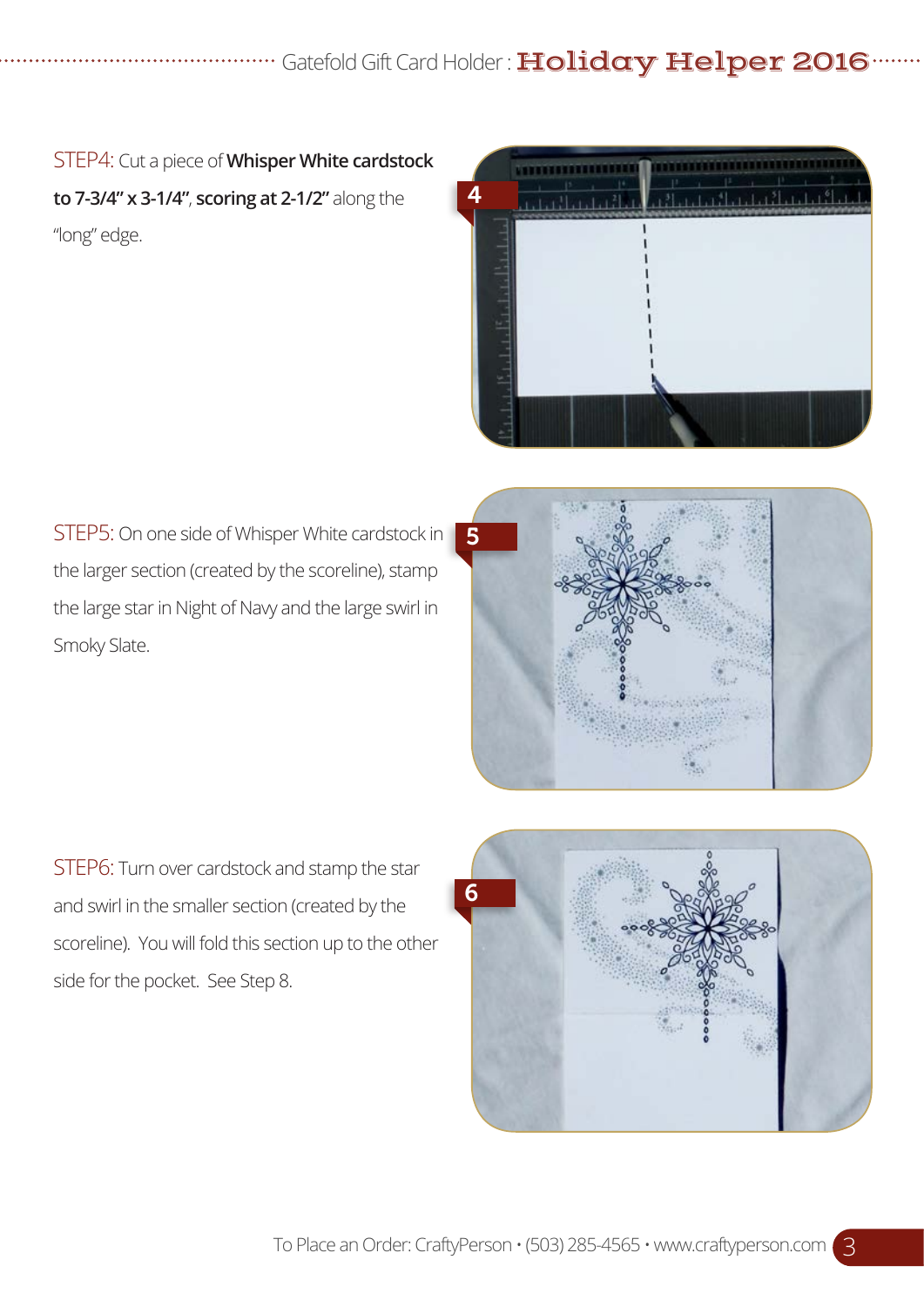-Holiday Helper 2016 : Gatefold Gift Card Holder--------------------------------

STEP7: Add **Tear & Tape adhesive** to the small section of the white cardstock. This will create your pocket for the gift card.



STEP8: Round all four corners using the **Project Life Corner punch**. Your stamped images should be aligned similiar to shown here.



STEP9: Adhere to Night of Navy card base, as shown.

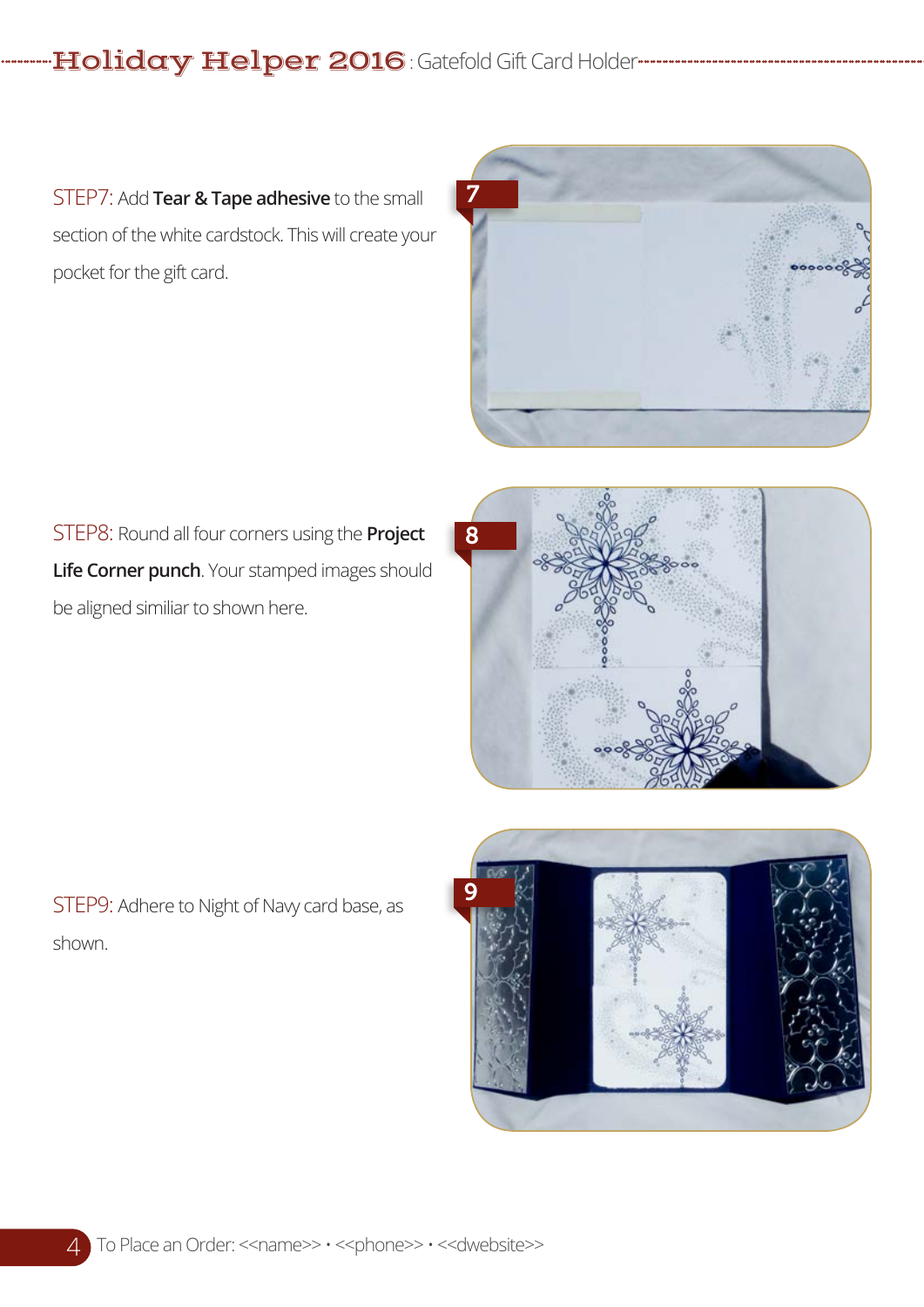## Gatefold Gift Card Holder: **Holiday Helper 2016**

STEP10: Stamp "*Christmas*" from the **Time of Year stamp set** and "*happy*" from the **Thoughtful Banners stamp set,** both in Night of Navy ink.



STEP11: This is where the magic happens. Grab your Big Shot -- we've got some cutting to do! Using the **Big Shot Platform** and **Precision Cutting Base**, cut out: "*Christmas*" using the **Bunch of Banners Framelits**; the Night of Navy oval using the **largest oval from the Layering Ovals Framelits**; and the **three stars from the Starlight Thinlits dies**.

11 CHRISTMAS **HARD** 

STEP12: Using Fine-Tip Glue pen, adhere your stars to the Night of Navy Oval. Add one large rhinestone to the center of the star.

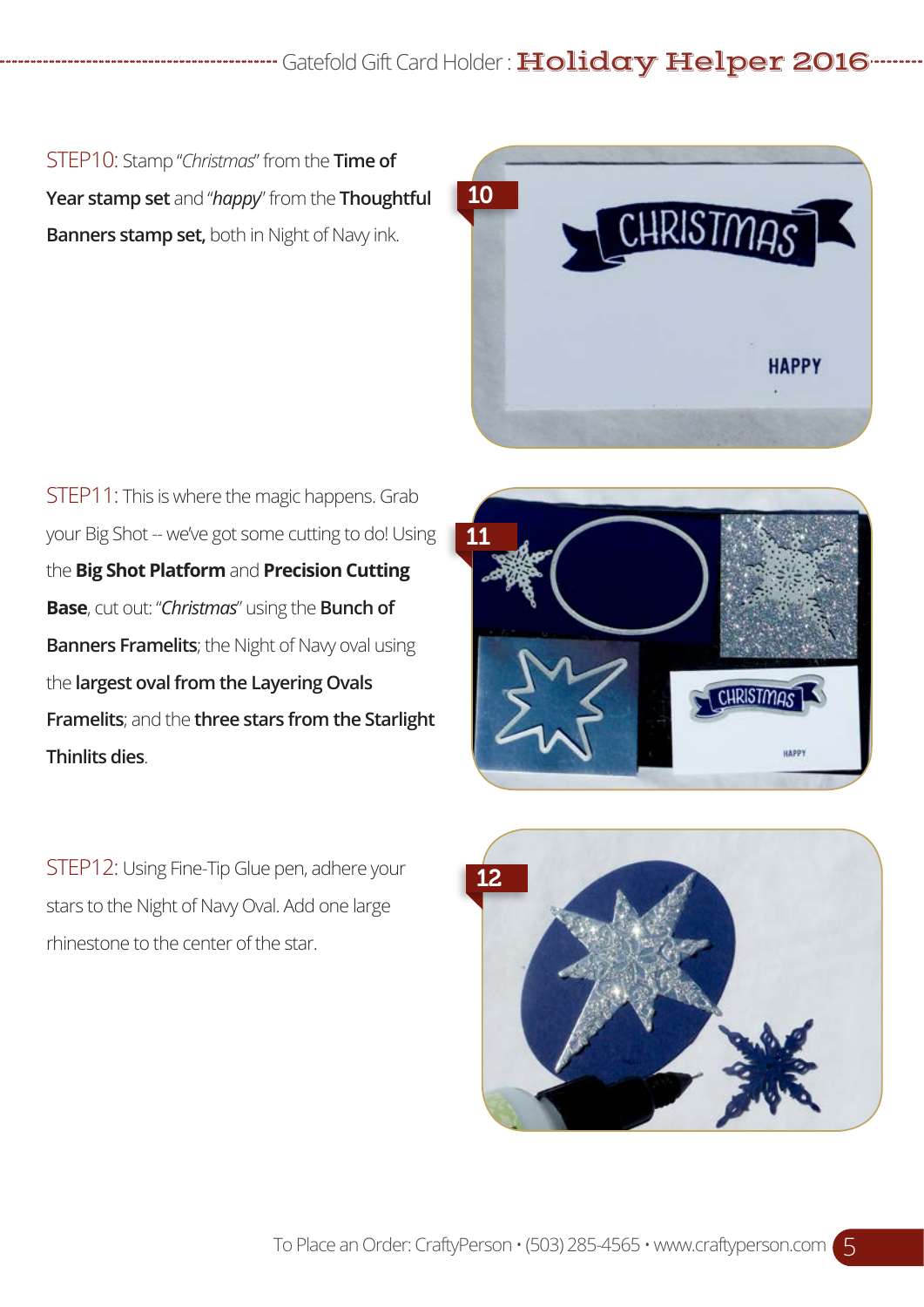. Holiday Helper 2016 : Gatefold Gift Card Holder...............................

STEP13: Add **Tear & Tape adhesive** to just the right side of the oval (when laying face down).



STEP14: Adhere the oval to the left panel of card. Add the "*Christmas*" banner using dimensionals.



STEP15: Punch out the "*happy*" using the **Classic Label punch.** To make it smaller, use a sticky note and punch again. Add above the "Christmas", using dimensionals.

6